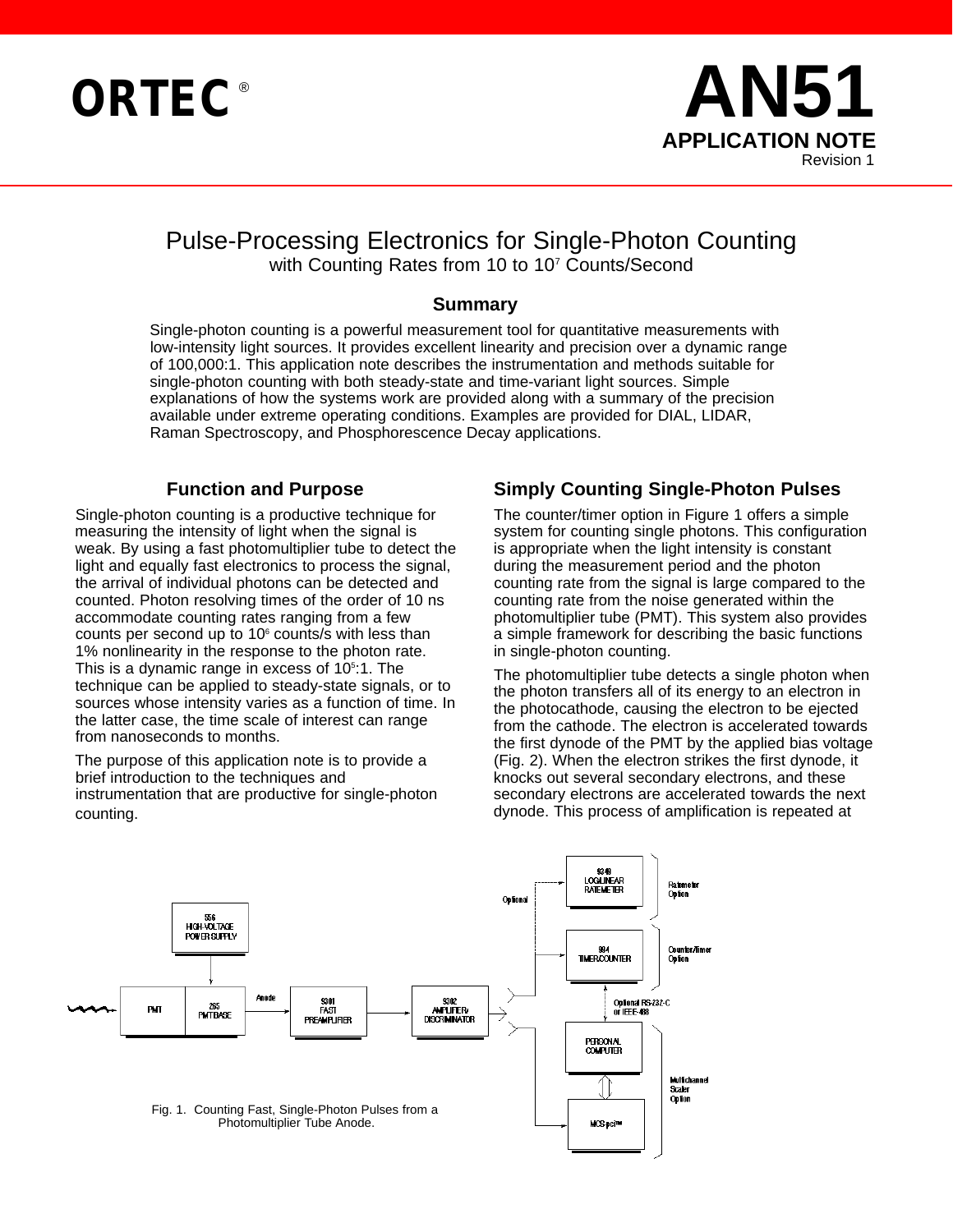# **AN51 APPLICATION NOTE**

successive dynodes, resulting in a pulse of electrons that grows in amplitude as it cascades from dynode to dynode. By the time the pulse of electrons is collected at the anode, the number of electrons has been amplified by a factor of about 10<sup>7</sup>. Thus the negative pulse developed on the 25- load at the anode typically has an amplitude of about 8 mV, a rise time the order of 3 ns, and a total duration of about 9 ns. These numbers will vary somewhat with choice of PMT and the applied bias voltage.

The Models 9301 and 9302 (Fig. 1) incorporate fast amplifier stages with rise times <3 ns. The fast rise time is critical for preserving the short duration of the anode pulse. After amplification the pulse is passed to a discriminator in the Model 9302 to separate the single photon pulses from the lower-amplitude noise inherent in the system. This noise discriminator is a comparator with an adjustable amplitude threshold. A pulse having sufficient amplitude to cross the threshold generates an output logic pulse of 5-ns duration. Thus, each logic pulse from the Model 9302 output corresponds to one photon detected by the photomultiplier tube.

In the simplest system the single-photon logic pulses from the Model 9302 are counted by the Model 994 Counter and Timer. The timer determines the interval during which the counter is allowed to count the photons. At the end of the counting period the counting rate is calculated by dividing the counts recorded by the time interval. This counting rate is proportional to the intensity of the light source.

#### **The Measurement Error is Controlled by Counting Statistics**

**Predicting the Standard Deviation:** For the typical case, in which dead-time losses are negligible, the statistics of counting single photons are defined by the Poisson Distribution.<sup>1</sup>

$$
P_N(t) = \frac{(rt)^N e^{-rt}}{N!}
$$
 (1)

where  $P_N(t)$  is the probability of counting N photons in the time interval t, and r is the expected mean arrival rate of photons. If the measurement is repeated a large number of times and the measured values of N are averaged, that average will approximate the mean value of Equation (1), which is rt. Similarly, the standard error in the measured values of N will approximate the standard



Fig. 2. Typical Photomultiplier Tube and PMT Base for Single-Photon Counting.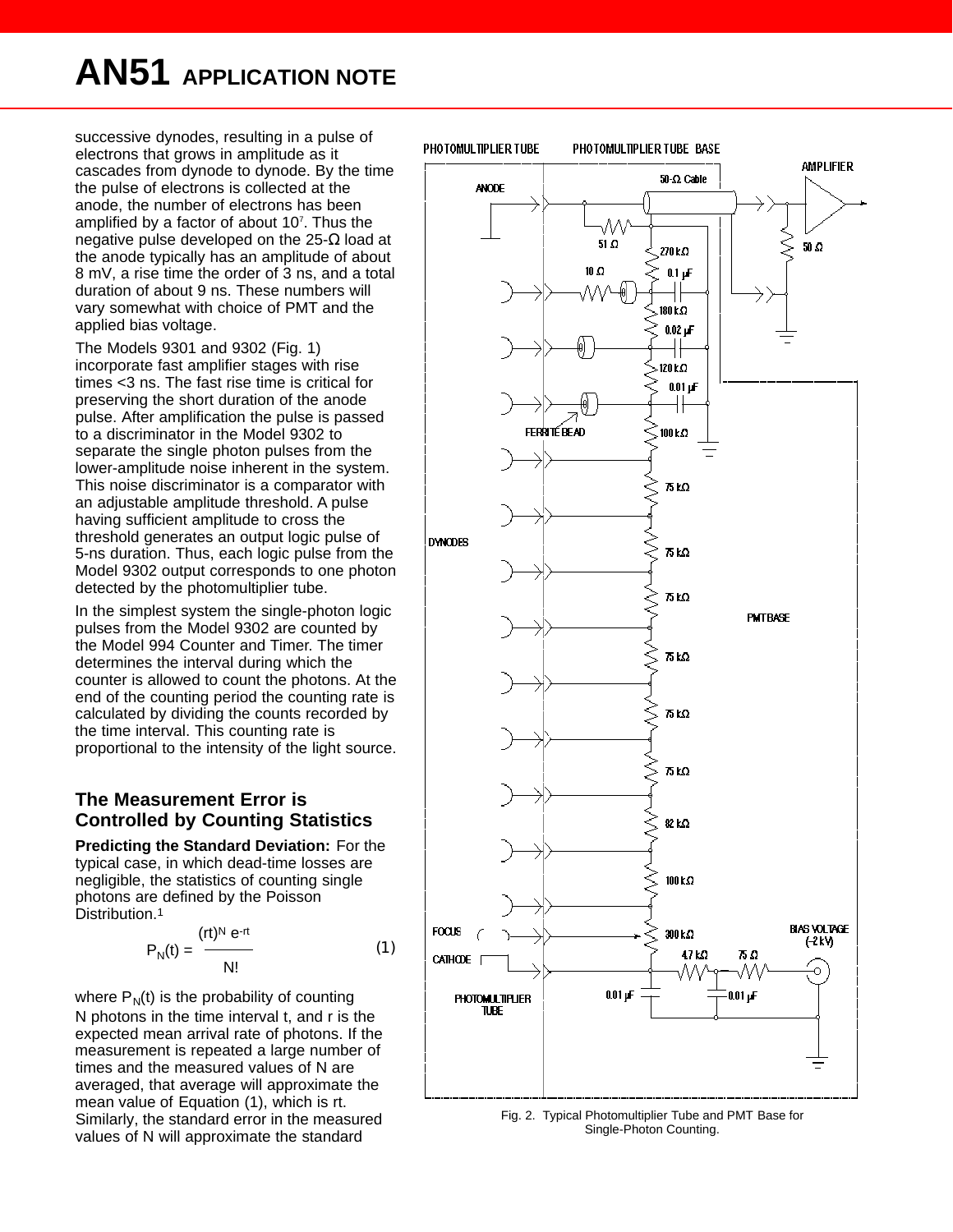deviation of Equation (1), which is (rt) $1/2$ . Thus, if N is a moderately large number, a reasonably accurate estimate of the standard deviation in N is

$$
N = (N)^{1/2} \tag{2}
$$

and this estimate can be based on a single measurement of N.

**The Precision of the Measured Intensity:** The photon intensity is proportional to the measured counting rate, which is calculated as

$$
R = N/t
$$
 (3)

 $(9)$ 

Since the time interval is not subject to significant statistical error, the precision in the measurement of R is given by

$$
\frac{R}{R} \times 100\% = \frac{N}{N} \times 100\% = \frac{100\%}{N^{1/2}}
$$
 (4)

Consequently, a 1% statistical precision in the measurement requires at least 10,000 photons to be counted. This can be accomplished by choosing a sufficiently long time interval. Alternatively, one can measure the time required to record 10,000 photons in the counter, and divide this time into 10,000 counts to compute the counting rate. The Model 994 Counter and Timer supports either method.

# **Recording Varying Counting Rates**

The Model 9349 Ratemeter with logarithmic and linear scales on its analog meter (Fig. 1) can be a convenient means of visually monitoring changes in counting rates during an experiment. For a precise record of counting rates that vary with time, the MCSpciTM Multichannel Scaler is a much better solution.

The multichannel scaler (MCS) behaves like 65,536 sequential counters. When the measurement is started, the first counter counts the photons for the time t. (In a multichannel scaler, the time interval t is typically called the "dwell time".) When the first counter stops, the second counter counts the photons for the next time interval t. This sequential counting process continues until the last counter has completed its counting interval. At the end of the scan the contents of the 65,536 counters show the variation of counting rate with time over a total time period equal to 65,536t.

Although this same function could be achieved by computer automation of a single counter, the inevitable dead time caused by computer readout of the counter leaves significant gaps in the data when the counting intervals are short. The MCS-pci totally eliminates the dead time between counting intervals, and does so at a cost similar to that of a single, computer-interfaced counter and timer.

A multichannel scaler is an efficient solution for recording the spectrum of counting rate versus wavelength. For example, in Raman Spectroscopy the MCS scan can be synchronized with the scan of the monochromator. At the end of the scan the MCS contains the spectrum of counting rate versus wavelength.

#### **Choosing the Photomultiplier Tube and PMT Base**

A number of manufacturers (Burle, Hamamatsu, Philips, Thorn EMI) offer photomultiplier tubes suitable for single-photon counting; their literature should be consulted for choosing and operating the PMT. There are several important criteria for selecting a photomultiplier tube for single-photon counting:

1. Sensitivity to the intended wavelengths**.** If the light source is exceptionally weak, choose a PMT that exhibits a high quantum efficiency for the wavelength to be measured.

2. High gain**.** Single-photon signals are small. A gain of the order of 10<sup>7</sup> or more is needed in the PMT. This generally dictates a 12-stage PMT.

3. Fast rise time, followed by a rapid and smooth return to baseline. Total anode pulse widths are typically 2 to 3 times the stated rise time specification. A rise time <3 ns is desirable to achieve the pulse-pair resolving time needed at high counting rates. Excessive ringing upon return to baseline can cause erroneous multiple counting of a single photon. Choose a PMT that exhibits minimum ringing.

4. High gain at the first dynode. This reduces the pulse-amplitude fluctuations with single photons, thereby allowing better discrimination between singlephoton pulses and noise.

5. Low dark counting rate. When the light source is weak, the dark counts generated within the PMT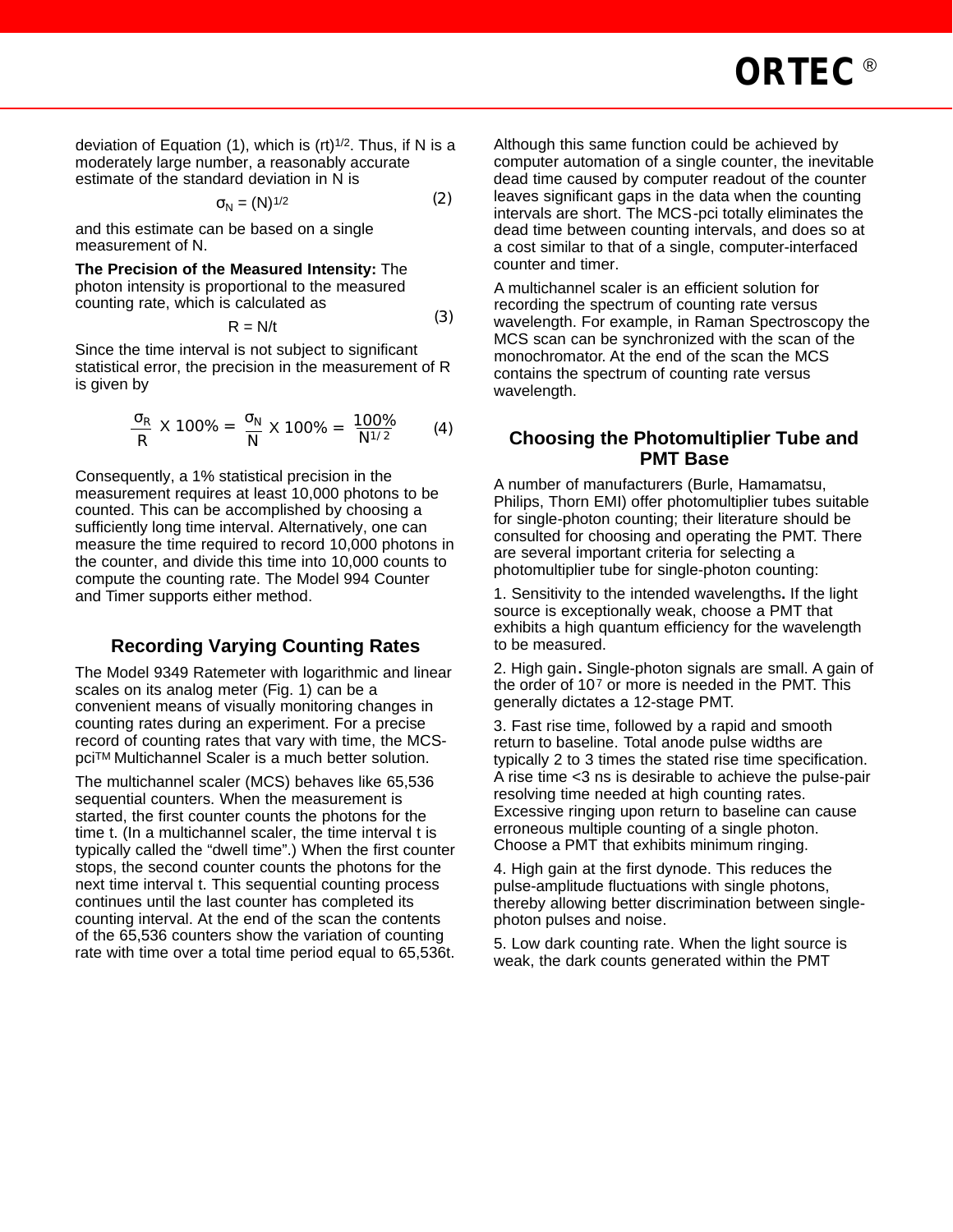determine the detection limit for the light signal. Cooling the PMT usually reduces the dark counting rate.

6. Low transit-time spread. This is important only if the PMT will be used in time-correlated measurements that require sub-nanosecond time resolution.

7. Compatibility with a PMT base designed specifically for fast rise time and a smooth pulse shape for singlephoton applications.

The quality of the PMT base controls the performance that can be extracted from the photomultiplier tube. Figure 2 is a simplified schematic of the ORTEC Model 265 PMT Base, which has been designed for high-resolution timing and single-photon counting with 12-stage photomultiplier tubes. The inter-electrode bias voltages are higher than average for the cathode and the first two dynodes. This increases the gain for the first two dynodes, which in turn reduces amplitude fluctuations on single-photon pulses. It also improves the time resolution by minimizing transit-time spreads in the critical early stages of the PMT. A network of capacitors, ferrite-bead inductors, and a damping resistor are applied to the last few dynodes in order to deliver an anode pulse with minimum distortion and ringing.

The cathode is operated at a negative high voltage, and this permits the anode to be dc-coupled to the external amplifier on a 50- coaxial cable. The 50 input impedance of the external amplifier prevents distorting reflections of the pulse by terminating the coaxial cable in its characteristic impedance. With the cathode at high voltage, conductors at ground potential should be kept at a safe distance from the PMT cathode. The entire assembly must also be shielded from extraneous light, RF interference, electrostatic fields, and magnetic fields. Appropriate shields are available for these purposes.

### **DC-Coupling for Exceptionally High Counting Rates**

Amplifiers with ac-coupling between stages are generally simpler to design, and offer a baseline between pulses that is insensitive to temperature changes. AC-coupled amplifiers provide satisfactory performance for average counting rates up to about 10<sup>6</sup> counts/s in the typical single-photon counting system. This is well within the requirements of most applications.

At counting rates in excess of 10<sup>6</sup> counts/s, the performance is limited by baseline shifting across the ac-coupling. As the counting rate increases, the baseline between pulses at the amplifier output shifts so that the area circumscribed by the signal and

baseline is equal on both the positive and the negative sides of ground potential. The baseline shift is negligible below 10<sup>6</sup> counts/s, but becomes significant at higher counting rates. For 10-ns pulse widths the baseline shift is about 1% of the pulse height at 10<sup>6</sup> counts/s, 10% at 10<sup>7</sup> counts/s, and 50% at 5 X 10<sup>7</sup> counts/s. At the noise discriminator, the baseline shift is equivalent to increasing the pulse amplitude required to cross the discriminator threshold. Consequently, a decreasing fraction of the pulses are counted as the counting rate increases above 10<sup>6</sup> counts/s, with a resulting severely nonlinear counting rate response.

This problem can be eliminated by dc-coupling the entire system, including the PMT, amplifier, and discriminator. This is implemented (Figure 3) with the Model 265 PMT Base, two of the Model 9305 Preamplifier, and the Model 9307 Discriminator. With complete dc-coupling, the counting rate can be increased until the pulse-pair resolving time of the PMT becomes the limiting factor.

Discriminators are available with pulse-pair resolving times less than 10 ns. Consequently, the 10-ns pulse length contributed by the photomultiplier ultimately limits the pulse-pair resolving time. When two photons arrive within 10 ns of each other, their pulses add in the PMT to form one composite pulse. The discriminator recognizes this as one photon instead of two. As a result, the measured counting rate, R, is related to the true photon rate, r, by the following equation

$$
R = r e^{-rT} \tag{5}
$$

where T is the average pulse width at the discriminator threshold. The pulse pile-up losses cause the measured counting rate to fall short of the true photon counting rate. For T = 10 ns, the shortfall is 1% at  $r =$ 10<sup>6</sup> counts/s, 9.5% at 10<sup>7</sup> counts/s, and 39% at 5 X 10<sup>7</sup> counts/s. Fortunately, there are techniques for measuring the dead time, T, and mathematically correcting the measured counting rate to compute the true photon rate.<sup>2</sup> With such methods, dc-coupling can extend the upper limit on counting rate by an order of magnitude to about 10<sup>7</sup> counts/s.

If the pulse-pair resolving time of the discriminator is not smaller than the pulse width from the PMT, Equation (5) becomes more complicated,  $2, 3, 4$  and the counting losses are increased by the discriminator dead time. When the dead time losses exceed 10%, the counting statistics deviate significantly from Equations (1) and (2). In that case, slightly more complex equations are applicable.<sup>5</sup>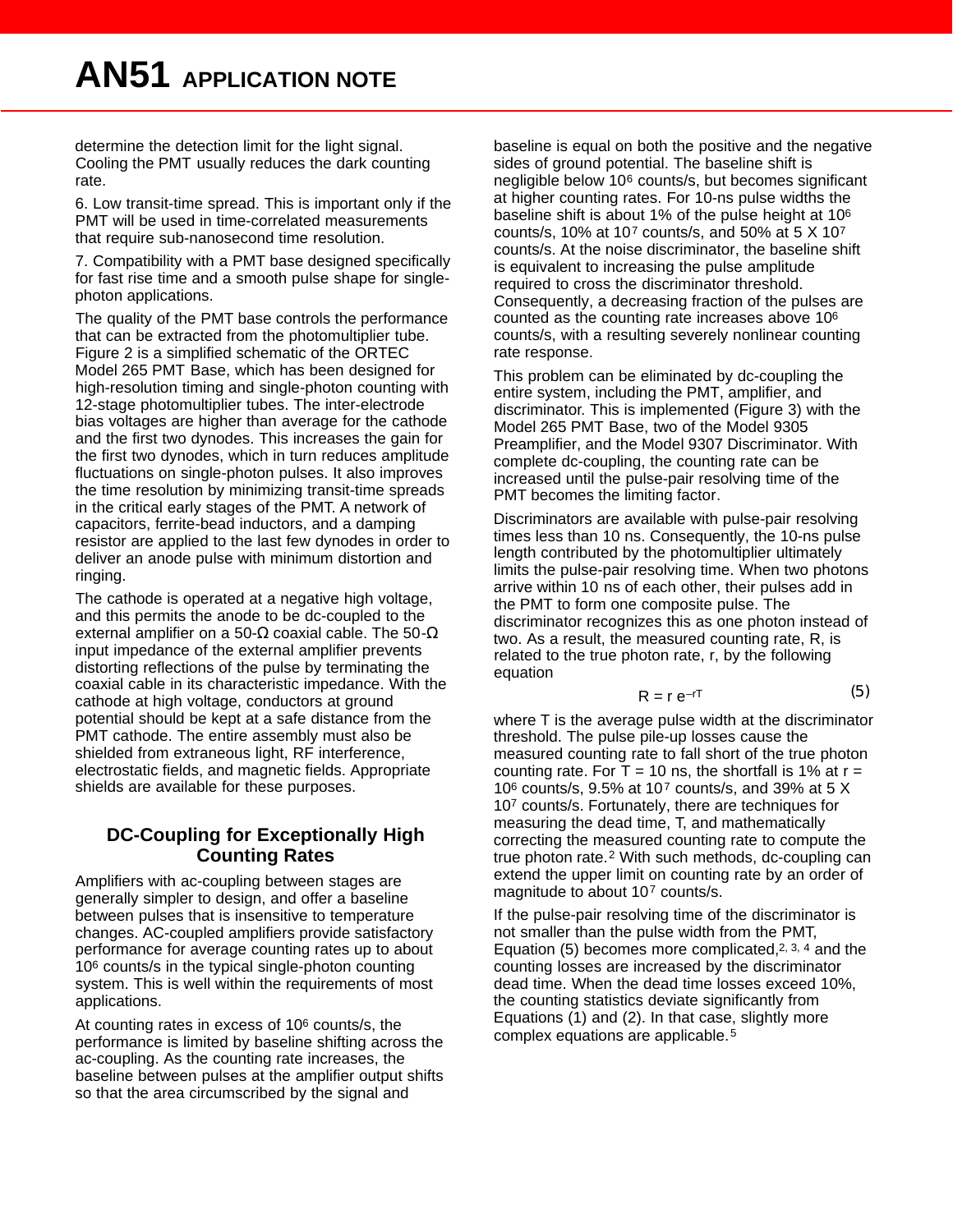

**Fig. 3. Electronics for Single Photon Counting with a Light Chopper.**

#### **Measuring Exceptionally Low Photon Rates**

At counting rates below 1,000 counts/s, the dark counts contributed by the photomultiplier tube must be considered. The dark counts are primarily caused by thermionic emission of electrons from the photocathode. In a tube designed for low dark counts, this background counting rate from the PMT can be as low as 10 to 50 counts/s. Cooling the photocathode can further reduce this rate.

When the dark counting rate is a significant fraction of the counting rate from the signal, the background from the dark counts must be measured and subtracted from the total counting rate in order to measure the true counting rate from the signal. Figure 3 shows how a light chopper can be added to accomplish this task. The rotating chopper wheel creates equal alternating periods when the light source illuminating the sample is turned on or off. A reference signal from the chopper designates when the light is passed through to the sample. The two discriminators in the Model 461 standardize the amplitude of this signal (REF) and create the complement of the signal (REF). The REF signal is used to gate Counter A so that it counts the single photon pulses when the light is on. The REF signal gates Counter B to count the dark counts. At the end of the total measurement period the contents of Counter B are subtracted from the contents of Counter

A to calculate the true signal from the sample. If the dark counts are  $N_B$  and the total counts in Counter A are  $N_A$ , then the true counts from the sample are computed as

$$
N_S = N_A - N_B \tag{6}
$$

and the standard deviation in the true counts from the sample is

$$
S = (N_A + N_B)^{1/2}
$$
 (7)

$$
= (N_s + 2N_B)^{1/2}
$$

If the number of dark counts is negligible compared to the true counts, Equation (7) becomes identical to Equation (2). If the number of dark counts is large compared to the true signal, then the statistical error in the dark counts limits the detectability of the true signal. This is more obvious when the counting rates,

$$
R_{S} = \frac{N_{S}}{t}
$$
 (8a)

$$
R_B = \frac{N_B}{t}
$$
 (8b)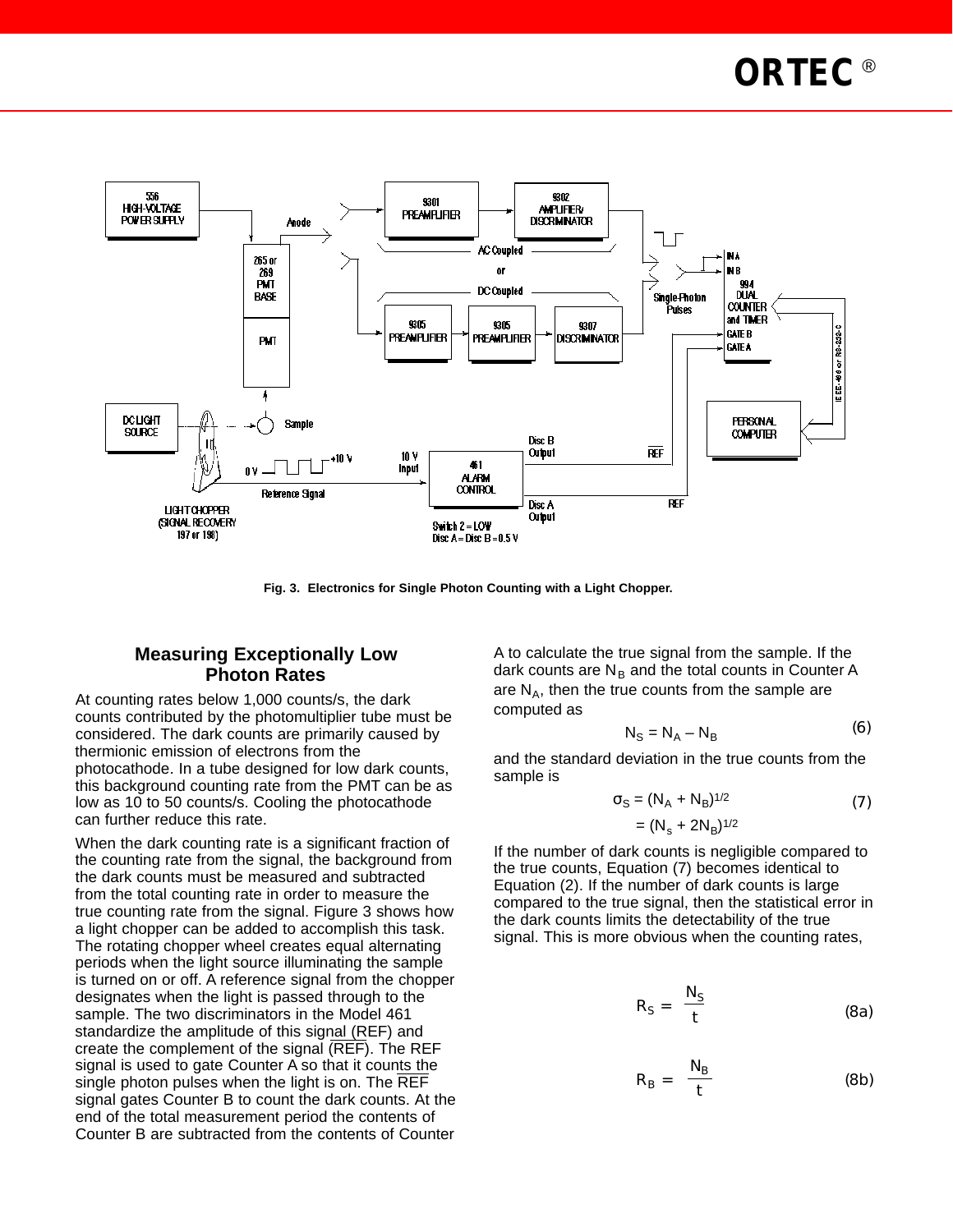# **AN51 APPLICATION NOTE**

are substituted in Equation (7) and the precision is calculated. The result is:

$$
\frac{\rm S}{\rm N_S} \times 100\% = 100 \qquad \frac{\rm 1}{\rm R_S t} \left[1 + 2 \frac{\rm R_B}{\rm R_S} \right] \tag{9}
$$

When the dark counting rate is significant, the statistical precision in measuring the true signal  $N_S$  (or  $R<sub>S</sub>$ ) is controlled by three factors: the true signal rate  $R_S$ , the signal-to-dark-count ratio  $R_S/R_B$ , and the counting time t. To achieve 10% precision in a measurement with  $R_S = 5$  counts/s and  $R_B = 50$ counts/s, a counting time of at least 420 seconds would be required. If the dark counting rate can be



**Fig. 4. Recording the Time Profiles for the Signal and Dark Counts (A) and the Dark Counts (B) Utilizing a Synchronized Pair of Multichannel Scalers for Single-Photon Counting.**

reduced by a factor of 4 by cooling the photocathode, the required counting time is reduced to 120 seconds.

If the counting rate is expected to change as a function of time, the Model 994 Dual Counter and Timer in Figure 3 should be replaced with two multichannel scalers (Figure 4). Multichannel Scaler A counts photons when the light is transmitted by the chopper wheel, and MCS B records the dark counts when the light is blanked by the wheel. The start of the scan and the dwell times in MCS B are controlled by MCS A. (MCS B is operated in the External Start and External Channel Advance modes.) Consequently, the time scale for the dark counts profile in MCS B matches the time scale for the signal plus dark counts in MCS A. After data acquisition, the time profile recorded in B can be subtracted from the profile in A to yield the true counts from the signal.

Under normal circumstances, MCS A is operated in the Internal Channel Advance mode, which allows the operator to choose the length of the dwell time. If channel-by-channel synchronization with the chopper wheel is desired, the optional External Start and External Channel Advance modes should be selected for MCS A. This option will limit data acquisition to 65,536 cycles of the chopper wheel in a single scan. If the data is time invariant, the MCS can be programmed to add multiple scans to improve the statistical precision. The statistical precision can also be improved by adding together data from a large group of channels in the MCS memory.

#### **Pulsed Excitation Reveals Decay Times**

A flash lamp or a laser can be used to excite the sample with a brief pulse of light, and the subsequent decay of the excited states can be tracked by timecorrelated single-photon counting, using the instrumentation in Figure 5. The MCS-pci provides 65,536 channels of data with a minimum dwell time of 100 ns per channel, whereas the Turbo-MCS™ Multichannel Scaler offers 16,384 channels and a minimum dwell time of 5 ns. In both cases the start of the MCS scan is triggered by the light pulse, and the multichannel scaler records the decay curve for the counting rate based on the dwell time selected by the operator. Typically, the pulsed excitation and scan are repeated numerous times, with the data from each scan being added to the previous scans to improve the statistical precision.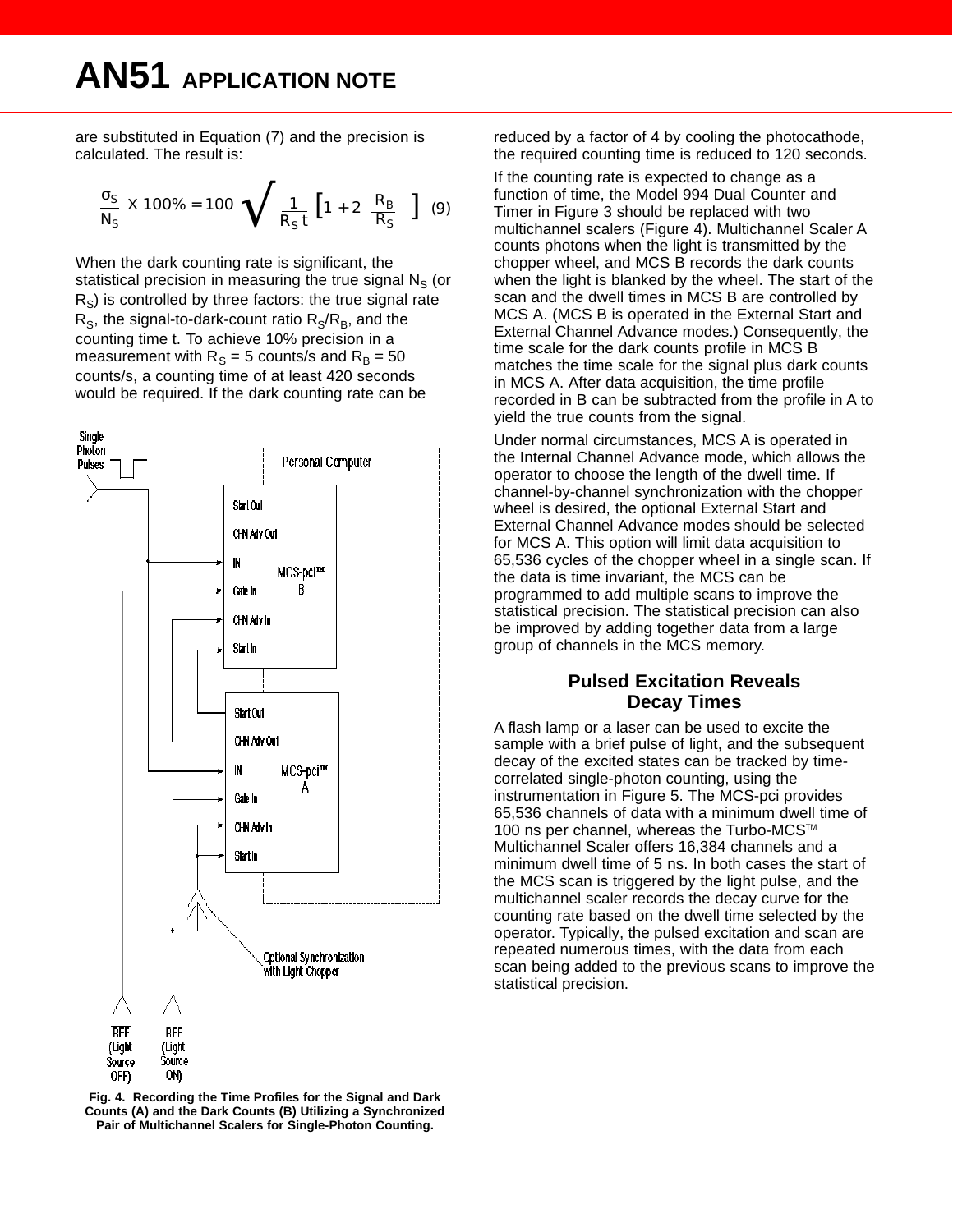



**Fig. 5. Time-Correlated Single-Photon Counting with a Pulsed Light Source.**

With the instrumentation in Figure 5, decay time constants down to 250 ns can be measured. This covers the time range of interest for phosphorescence decay. For fluorescence decay time constants ranging from 250 ns down to 10 ps, a timing system based on

a time-to-amplitude converter and a multichannel pulse-height analyzer is the appropriate solution (Fig. 6). For an in-depth description, please consult the ORTEC AN50 Application Note: "Instrumentation for Fluorescence Lifetime Spectrometry."



**Fig. 6. Typical Block Diagram for a Fluorescence Lifetime Spectrometer.**